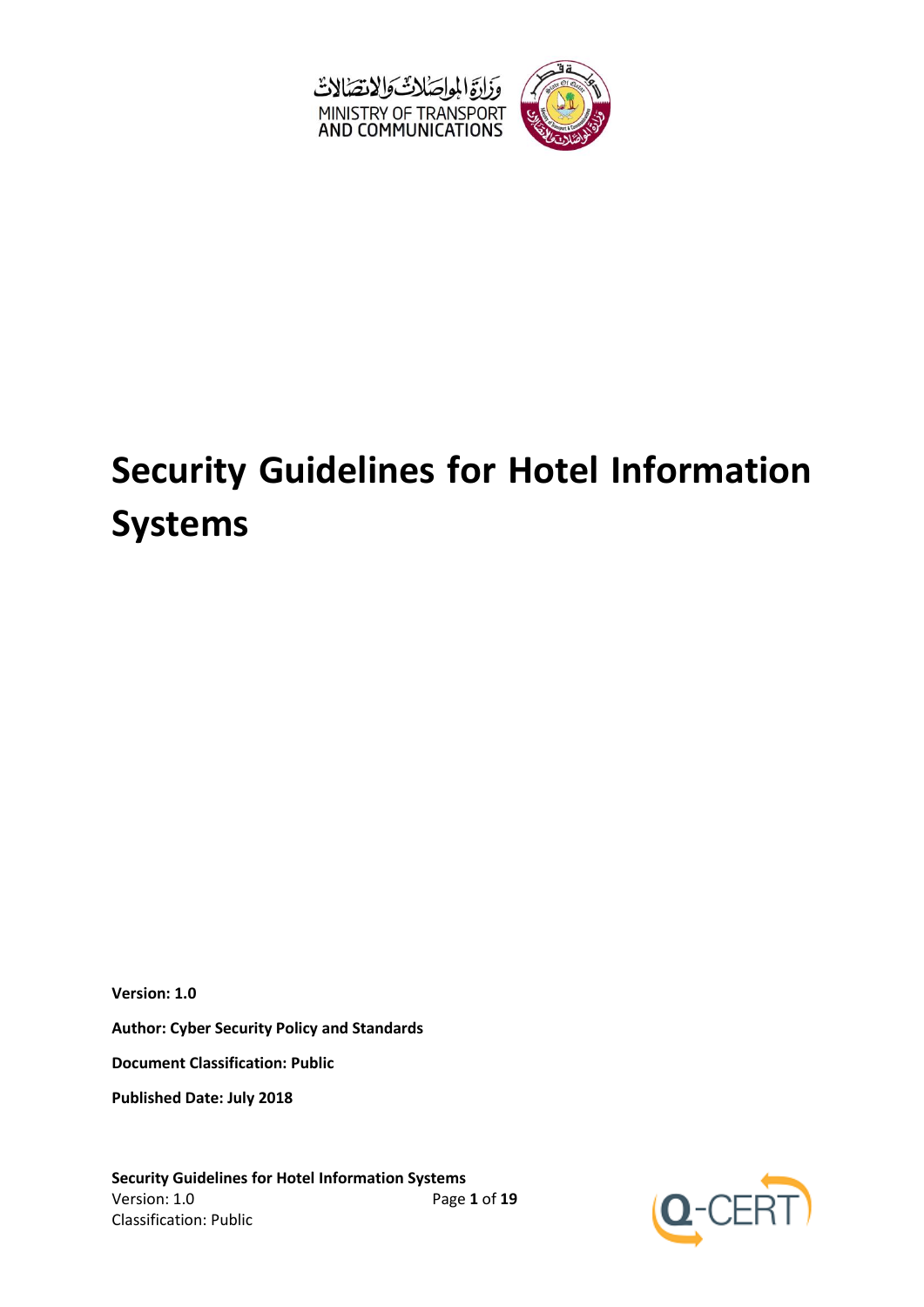



| <b>Document History</b> |              |                    |          |  |
|-------------------------|--------------|--------------------|----------|--|
| Version                 | Date         | <b>Description</b> | Comments |  |
| 1.0                     | 19 July 2018 | Document Released  |          |  |
|                         |              |                    |          |  |

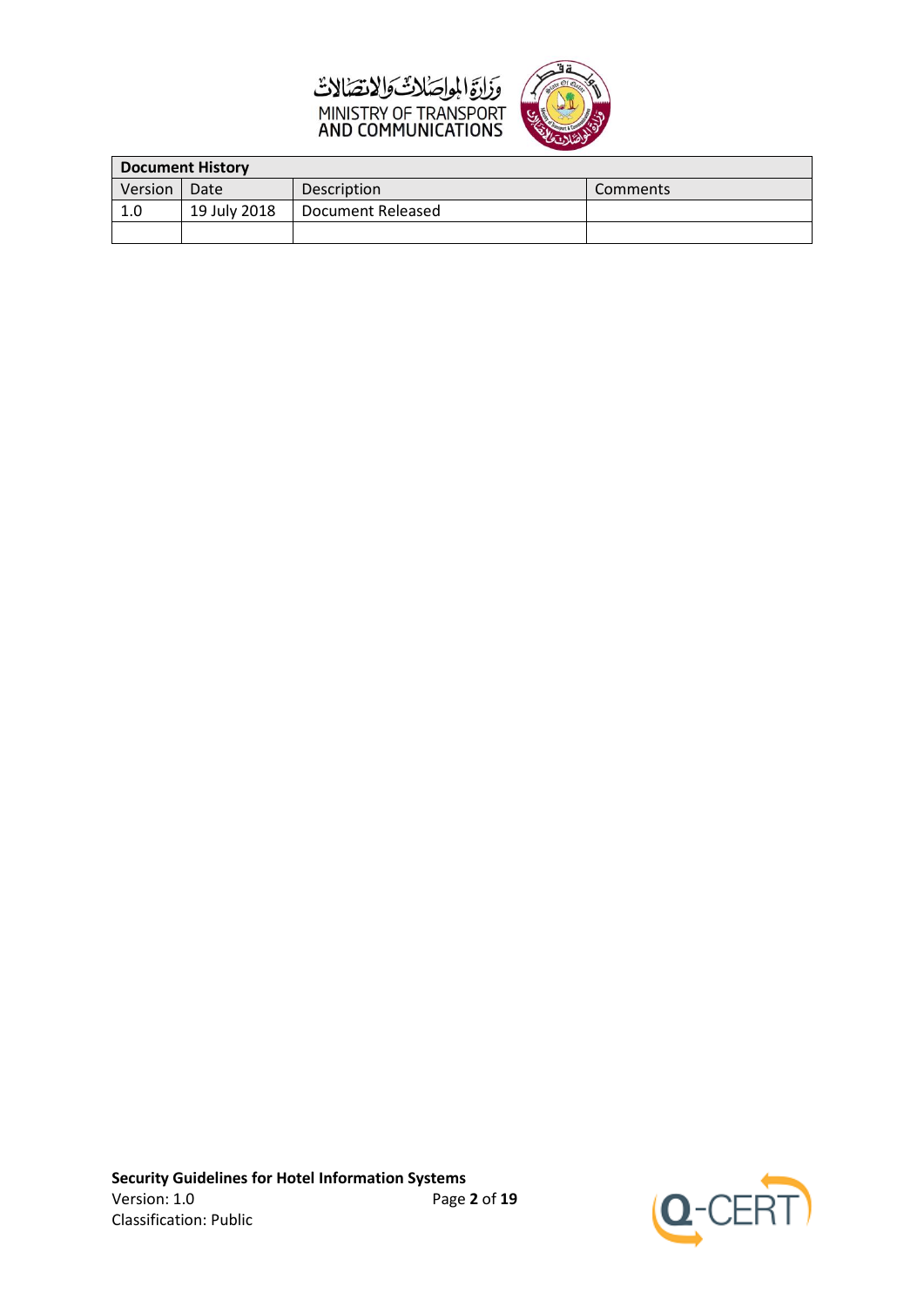



# Table of Contents

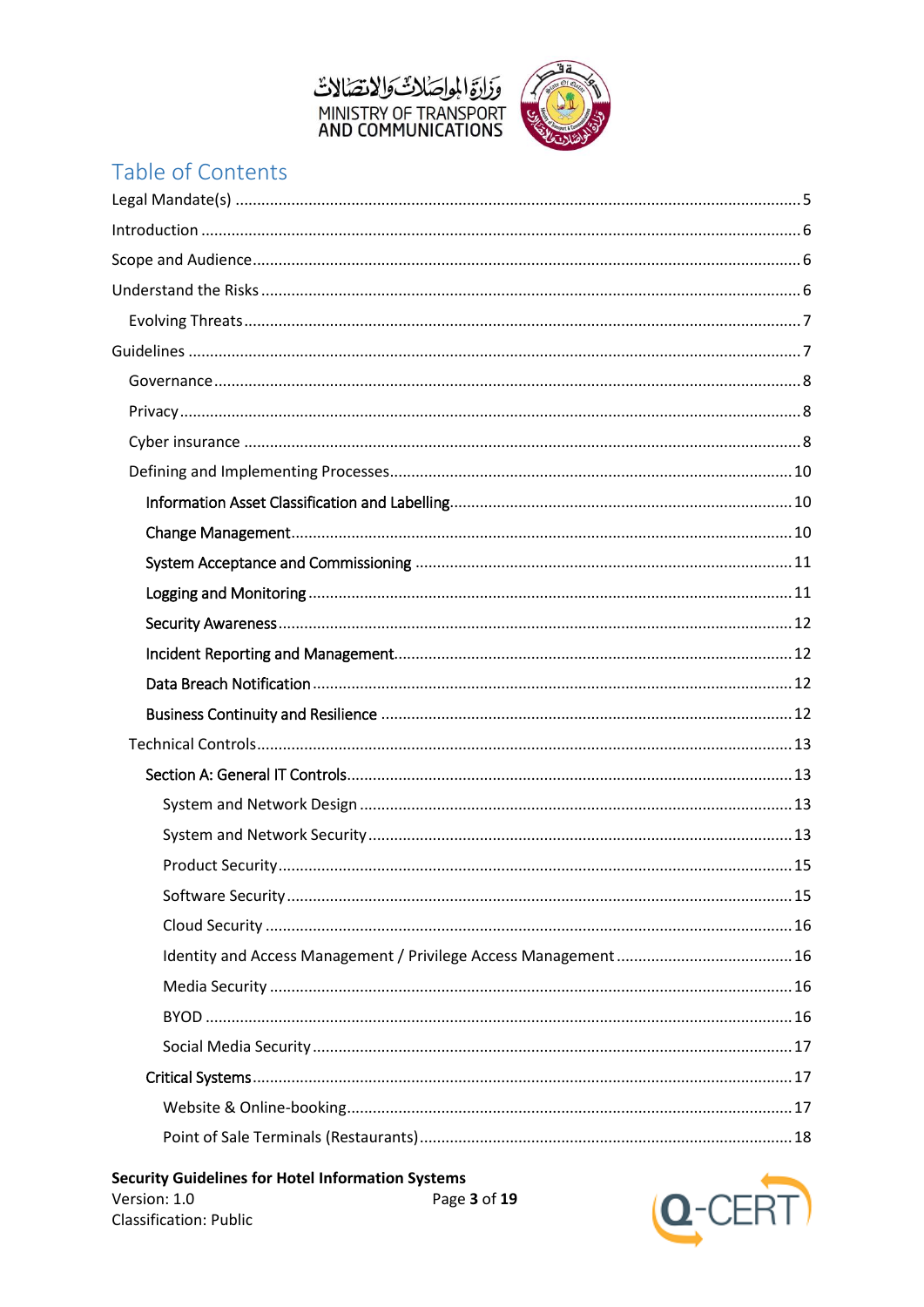



<span id="page-3-0"></span>

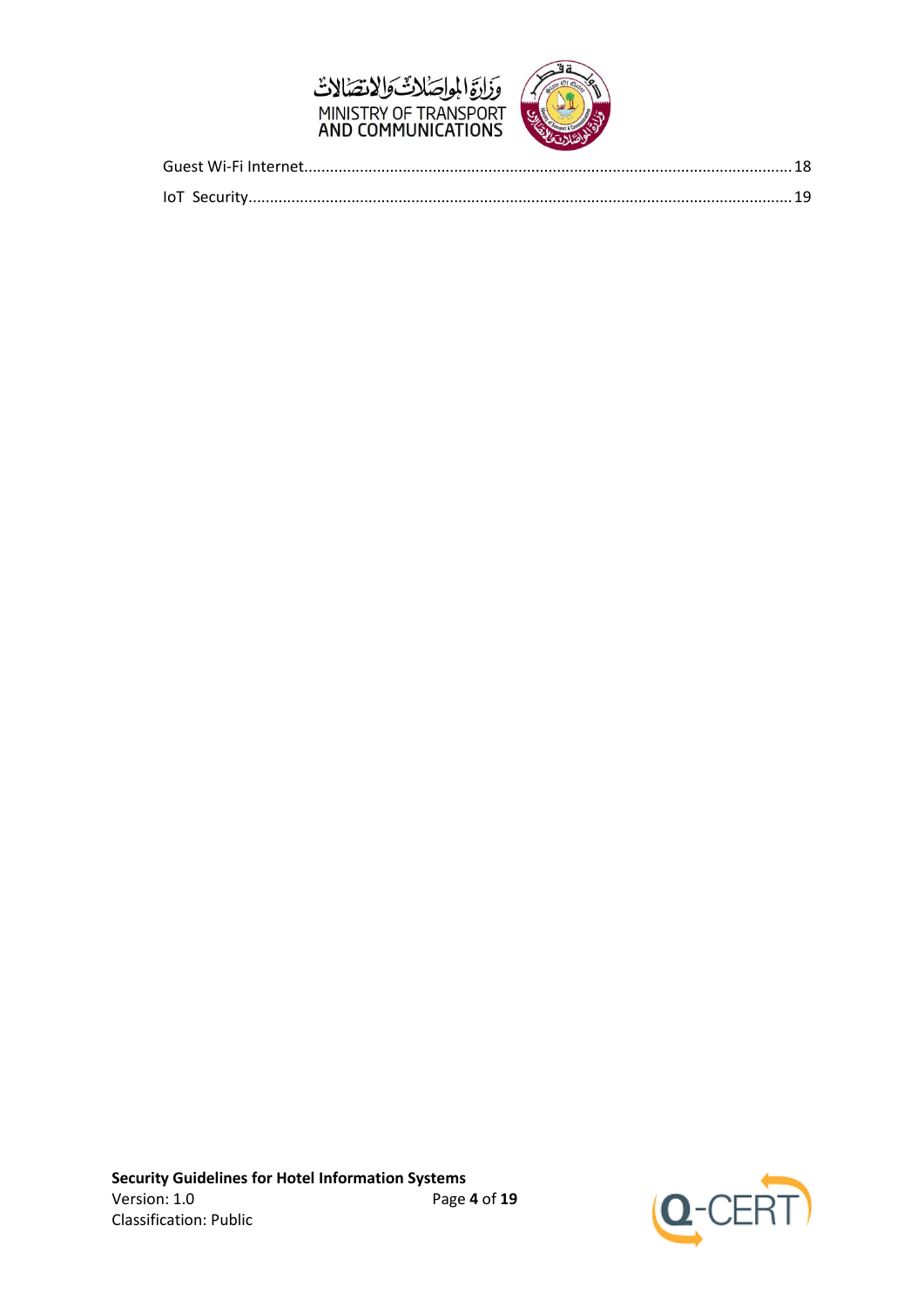



## Legal Mandate(s)

Emiri decision No. (8) for the year 2016 sets the mandate for the Ministry of Transport and Communication (hereinafter referred to as "MOTC") provides that MOTC has the authority to supervise, regulate and develop the sectors of Information and Communications Technology (hereinafter "ICT") in the State of Qatar in a manner consistent with the requirements of national development goals, with the objectives to create an environment suitable for fair competition, support the development and stimulate investment in these sectors; to secure and raise efficiency of information and technological infrastructure; to implement and supervise e-government programs; and to promote community awareness of the importance of ICT to improve individual's life and community and build knowledge-based society and digital economy.

Article (22) of Emiri Decision No. 8 of 2016 stipulated the role of the Ministry in protecting the security of the National Critical Information Infrastructure by proposing and issuing policies and standards and ensuring compliance.

This guideline has been prepared taking into consideration current applicable laws of the State of Qatar. In the event that a conflict arises between this document and the laws of Qatar, the latter, shall take precedence. Any such term shall, to that extent be omitted from this Document, and the rest of the document shall stand without affecting the remaining provisions. Amendments in that case shall then be required to ensure compliance with the relevant applicable laws of the State of Qatar.

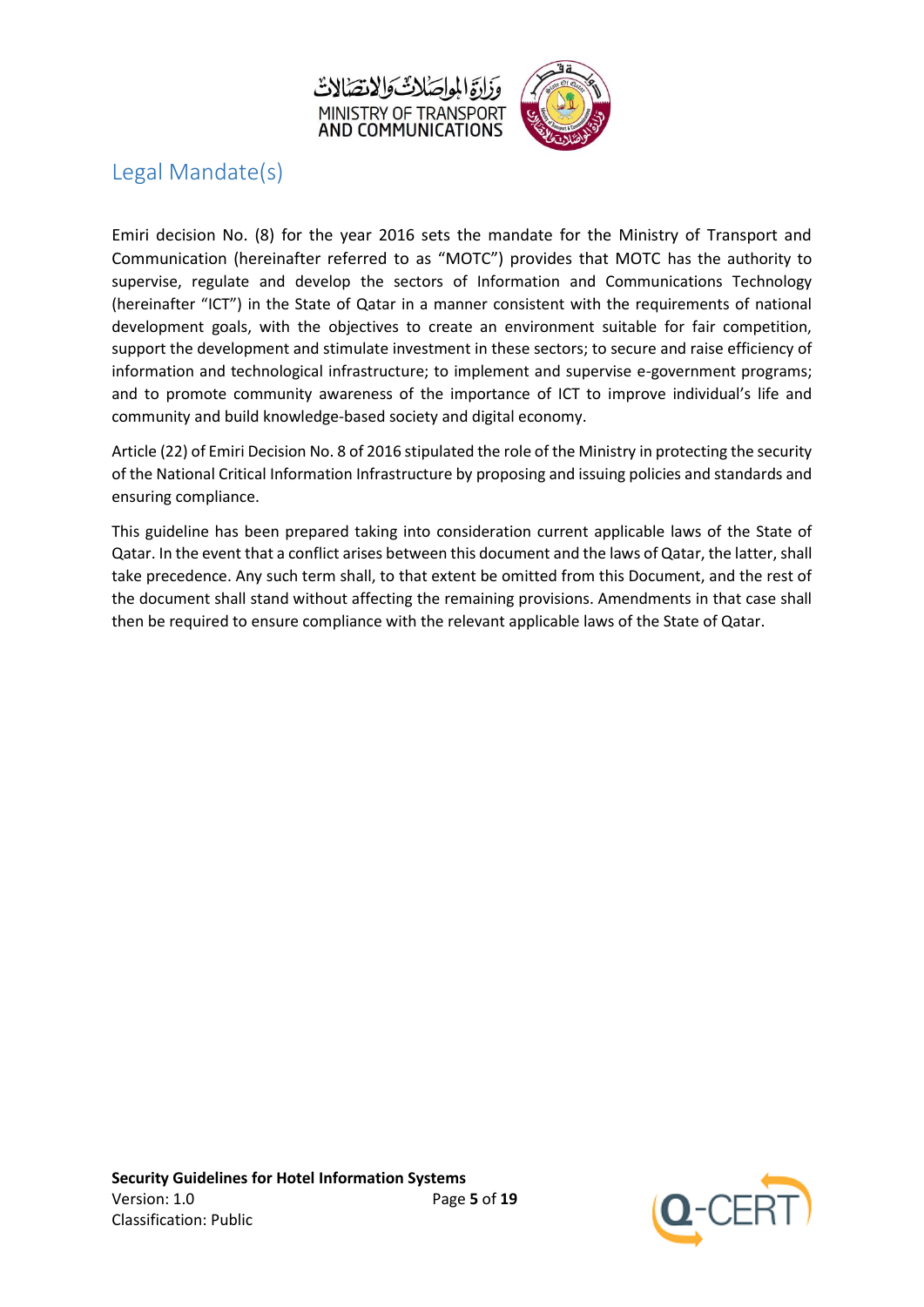

### <span id="page-5-0"></span>Introduction

Guests look at Hotels with a pseudo home feeling. They expect it to be comfortable, private and secure. Traditionally hotels have focused on these expectations. There is a considerable focus on physical security within the hotels, doors have lock (smart card based locks for additional comfort and security), and rooms have electronic safes with pin codes that can be set by the guest.

Guests expect that the same level of protection extend to their digital assets when they are connected to the Hotel's digital infrastructure i.e. LAN or Wireless LAN to access internet.

Hotels need to reassure their guests that Digital security is as important a priority as the physical security and that information provided by the guests (be it physical (paper format) or digital) will be secured against potential threats including cyber threats.

## Objective

The objective of this guideline is to help businesses within the hospitality sector understand the potential information security risks they face and identify suitable controls to mitigate minimize or avoid such risks.

## <span id="page-5-1"></span>Scope and Audience

Businesses such as Hotels, Hotel Apartments, restaurants within Qatar.

## <span id="page-5-2"></span>Understand the Risks

As any business, the biggest risks for the hotel and leisure industry emanates from the biggest expectations from their guests i.e. Comfort, Privacy and Security. Although by the nature of its business, such organizations may be deemed non-critical, in effect such businesses are a trove of information that may be very attractive for the cyber criminals, hacktivists and state actors. Information held by such businesses include personal information such as details about passport, any other identity cards, credit cards, personal or business addresses, travel itineraries, personal likes and habits etc. A malicious actor can use such information to impersonate identity, mount social engineering or phishing attacks or commit financial frauds amongst other things. As such the business itself is at risk as they may become the focus of attack for such information.

The key risks that the businesses faces include:

- 1. Loss of personal data relating to guests, resulting in breaches of privacy law obligations and, potentially, individual loss claims.
- 2. Loss of confidential information, which may amount to a breach of contract and/or loss of commercial advantage.
- 3. Denial-of-service attacks, preventing the use of operational systems, including booking systems.

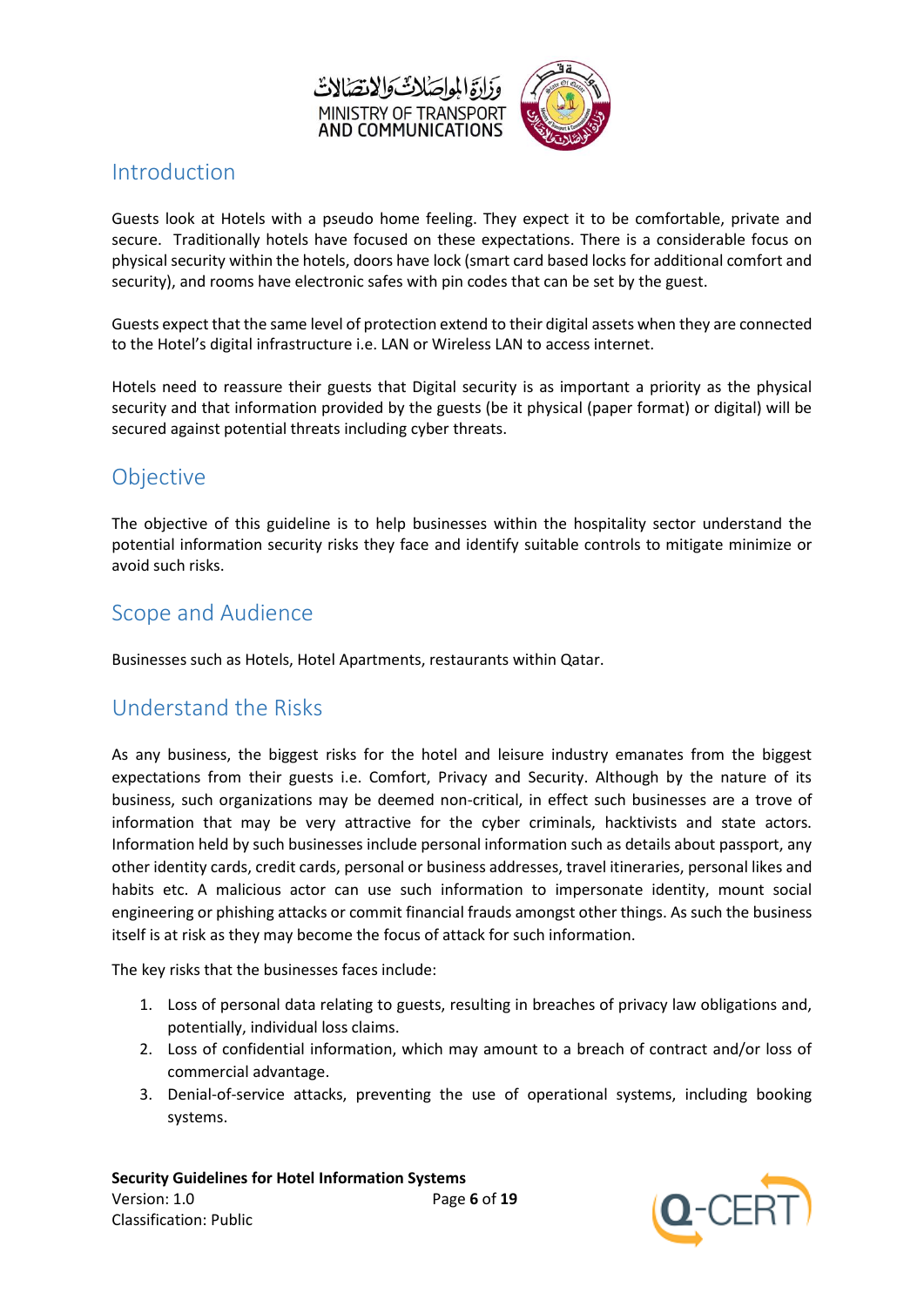



- 4. Financial fraud with customer credit card information, including bookings made using stolen identities.
- 5. Reputational damage caused as the consequence of any of these risks occurring
- 6. Third party risks related to loss of personal or confidential information due to criminals targeting sensitive data via third-party providers – e.g. room booking sites or car rental companies, which maintain information on guests.

#### <span id="page-6-0"></span>Evolving Threats

The following are some of the leading threats faced by the hotel and leisure industry.

**Phishing attacks**: Phishing attacks is primarily a pre-step to a full blown targeted malicious attack towards an organization. The primary objective being to gain user credentials through social engineering techniques and infiltrate an agency's system to plant and launch advanced persistent threats.

**WiFi-based attacks:** Unless secured adequately, traditional WiFi systems are vulnerable and malicious actors (This could be insiders such as employees or hotel guests or external actors such as hackers, cyber criminals etc.) could use them to breach into corporate systems or fellow users.

**Dark Hotel:** A new variant is a targeted spear phishing and malware spreading attack dubbed as "**Dark Hotel**" DarkHotel (or Darkhotel). It selectively attacks business [hotel](https://en.wikipedia.org/wiki/Hotel) visitors through the hotel's inhouse [Wi-Fi](https://en.wikipedia.org/wiki/WiFi) network. The attacks are specifically targeted at senior company executives, using forged [digital certificates,](https://en.wikipedia.org/wiki/Digital_certificate) generated by [factoring](https://en.wikipedia.org/wiki/Integer_factorization) the underlying weak [public keys](https://en.wikipedia.org/wiki/Public_key) of real certificates, to convince victims that prompted software downloads are valid.

**DDoS and botnet attacks:** Distributed-denial-of-service attacks have grown in popularity to carry out a range of malware injection activities. Within such attacks, hackers utilize botnets of compromised networks to flood critical systems (e.g. online ticket booking) with traffic, which results in a crash of the platform. Attackers may also ask for a ransom amount from the authorities to prevent disruption of such critical systems.

**Ransomware:** These attacks have grown in popularity in the last few years and we have some real crippling attacks wherein the attackers gain access to the organizations system and encrypts the data. The businesses are then asked to pay a ransom to be able to get a key to decrypt the data.

**Data Leakage:** These are attacks where malicious actor gain access to your systems and stay there as much as possible and try to identify and exfiltrate critical data outside the organization. The data includes business data as well as guests information (personal / financial (credit cards) etc.)

## <span id="page-6-1"></span>Guidelines

Reliance on technology is increasing within the hospitality sector where image and competitive advantage matters significantly and the ultimate objective being to provide a comfortable and luxurious experience to the guests and visitors. Information systems can be a game changer in achieving this objective.

However, with the increased dependence on technology comes increased risks of information security breach (loss of confidentiality, integrity and availability of customer data). The Hospitality sector and

**Security Guidelines for Hotel Information Systems** Version: 1.0 Page **7** of **19** Classification: Public

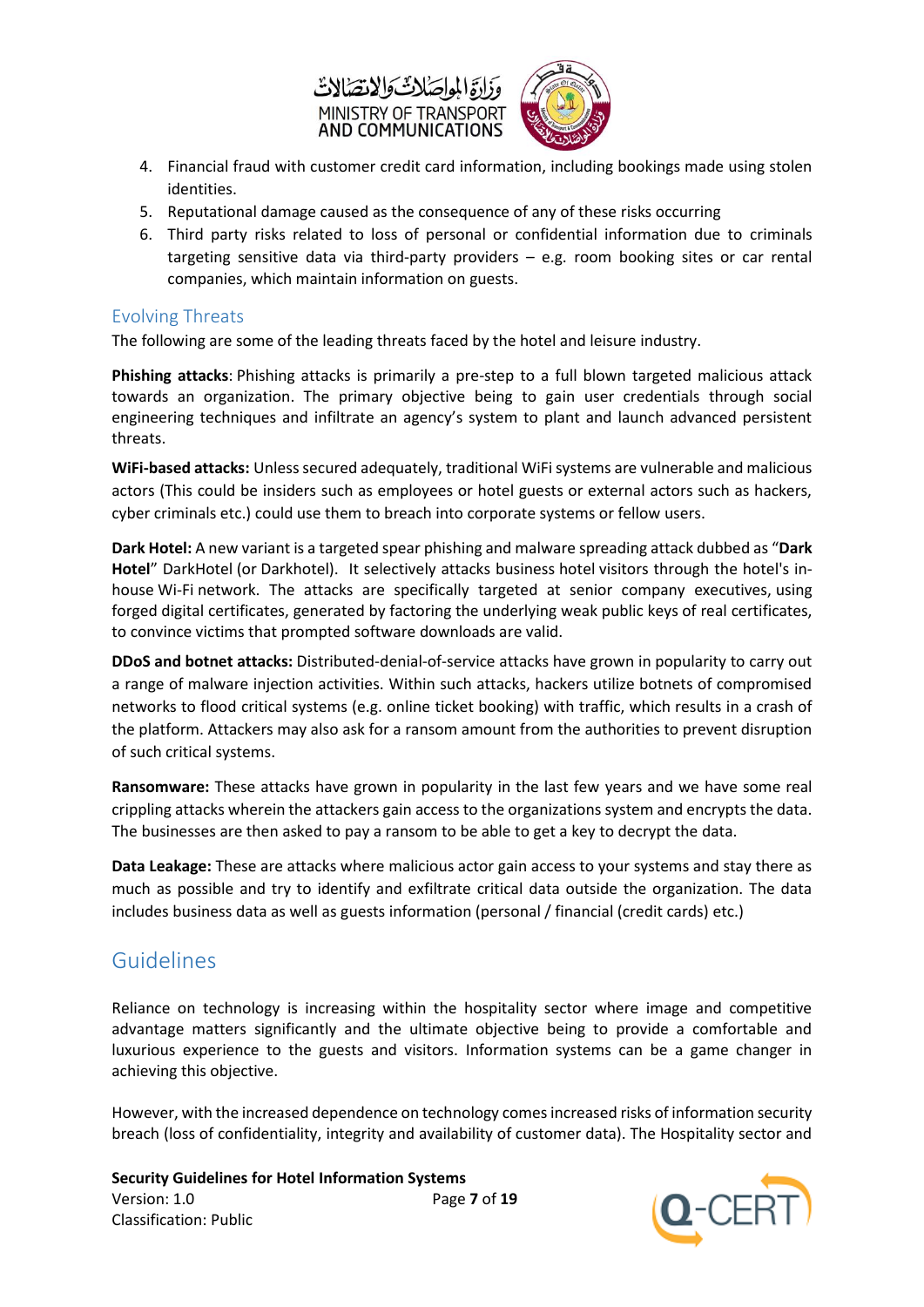



the entities within must observe information security hygiene and adequately protect their information systems and the underlying infrastructure.

As part of their duties, sensitize staff at all levels about handling customer data. Information security hygiene should become part of their duties.

#### <span id="page-7-0"></span>Governance

Establishing leadership for the information security program within the organization is very important. All security standards such as the National Information Assurance Policy have duly emphasized it.

Each organizations should develop a comprehensive framework of Information Security and Privacy policies and procedures to effectively implement and manage the enterprise information security / privacy management system.

The framework must include a Corporate Information Security Policy (CISP)<sup>1</sup> outlining the organizations commitment to adopt information security / privacy practices within the business and to implement an effective management system to deliver the objectives. The Head of the organization must sign the policy.

A policy manual covering various processes and specific domain areas should complement the CISP.

#### **Legislations**

The management system and the associated policy manual should define controls in line with regulatory requirements. The regulatory requirements include local as well as international (where applicable) requirements.

Some of the key regulatory requirements include:

- 1. Adherence to National Information Assurance Policy (Qatar)
- 2. Adherence to Personal Information Privacy Protection Law (Qatar)
- 3. Adherence to Cyber Crime Law (Qatar)
- 4. Adherence to Electronic Commerce and Transaction Law
- 5. Adherence to GDPR if applicable

#### <span id="page-7-1"></span>Privacy

Protection of Personal Information is a key regulatory requirement both locally as well as internationally. The regulation enshrines a number of rights to the individuals such as Right to be forgotten, Right to information, Need for consent etc. It is necessary that the systems be designed in line with the privacy regulatory requirements. Organizations should only collect data that is required for the business. A key strategy in effective Privacy Management is to ensure reduction in risk by reducing the amount of data that is collected, ensuring its usage based on the consent received and disposal of data as soon as the need (business as well as legal /regulatory) has been finished.

#### <span id="page-7-2"></span>Cyber insurance

**.** 

A data security breach is an incident in which the confidentiality, integrity or availability of data (often stored electronically) is compromised, such that the data is vulnerable to access or acquisition by

**Security Guidelines for Hotel Information Systems**



<sup>&</sup>lt;sup>1</sup> A template for Corporate Information Security Policy is available on the Q-CERT website.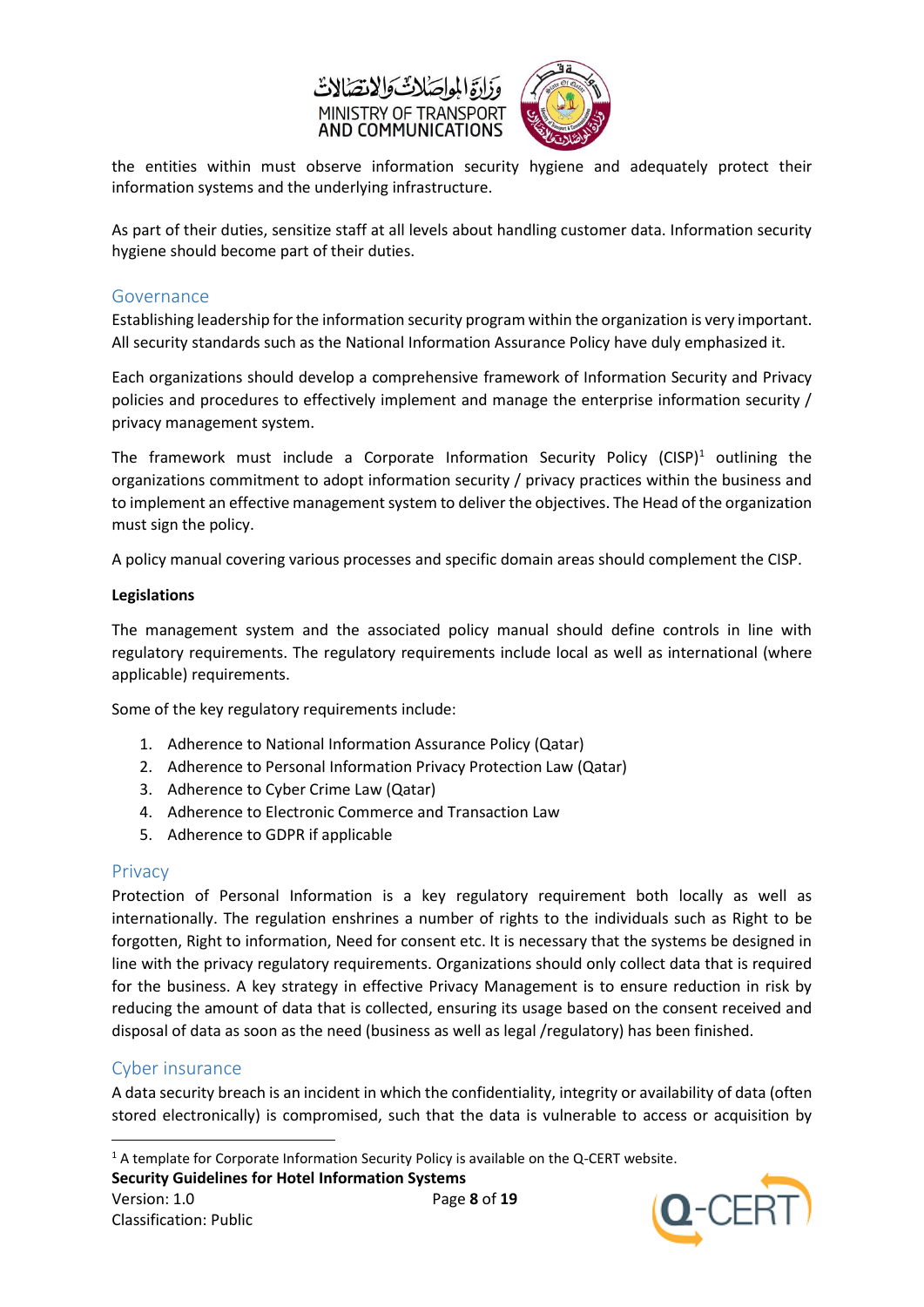



unauthorized persons. Hackers or malevolent individuals do not cause all data breaches; some are caused by individual carelessness, such as leaving an unsecured laptop somewhere and exposing the data to an unsecured environment. With personally identifiable information — such as QID numbers, financial account numbers or access credentials — the loss of confidentiality potentially can lead to identity theft, unauthorized credit or debit card charges, and bank account fraud. Organizations could experience direct and indirect losses, including fines and penalties imposed by the card associations. Companies may also face third-party liability in the form of lawsuits and claims, regulatory fines, and, in some cases, even civil and criminal penalties.

Cyber Insurance is not a line of defense, however in case of a breach, it can help organizations manage some of the liabilities at least from a financial perspective. This makes sense in a strong regulatory environment where organizations may be liable of disciplinary fines and / or costs related to breach notification.

Agencies should be careful and due diligence should be conducted, including involving business stakeholders such as Legal department while negotiating an appropriate Cyber insurance policy for the agency. All definitions and its interpretations by both the policy owner and the cyber insurance provider should be vetted by the legal department. Some of the factors to consider while choosing a cyber insurance cover are:

**Type of Cover:** Typically the policy should cover both first-party and third-party losses suffered as a result of a cybersecurity breach.

**Scope of Coverage:** The scope of coverage can be tailored to a variety of risk scenarios and should cover the following:

- **Asset Liability** covers digital assets replacement expense coverage, business incomes loss and dependent business income loss coverage, cyber extortion threat and reward payments coverage.
- **Network Security Liability** covers third-party damages resulting from a failure to protect against destruction, deletion, or corruption of a third party's electronic data. This could be the result of a denial of service attacks against websites or computers, or through the transmission of a virus from third-party computers and systems.
- **Privacy Liability** covers third-party damages that result from the disclosure of confidential information collected or handled by you, or that is under your custody or control. This includes coverage for vicarious liability where a vendor loses information you had entrusted to them.
- **Electronic Media Content Liability** covers personal injury, and trademark/copyright claims that arise from the creation and dissemination of electronic content.
- **Regulatory Defense and Penalties** covers costs arising from an alleged violation of privacy law caused by a security breach.
- **Network Extortion** provides reimbursement for payments made under duress in response to a[n extortion threat.](http://www.hubinternational.com/crisis-management/blog/hackers-take-to-holding-data-for-ransom/)
- **Network Business Interruption** provides reimbursement for your loss of income and extra expenses that result from an interruption or suspension of computer systems. This includes limits placed - dependent business interruption losses.
- **Breach Event Expenses** covers costs associated with privacy regulation compliance. This includes retaining a crisis management firm, outside counsel, legal costs, regulatory fines, breach notification or forensic investigators.

**Security Guidelines for Hotel Information Systems** Version: 1.0 Page **9** of **19** Classification: Public

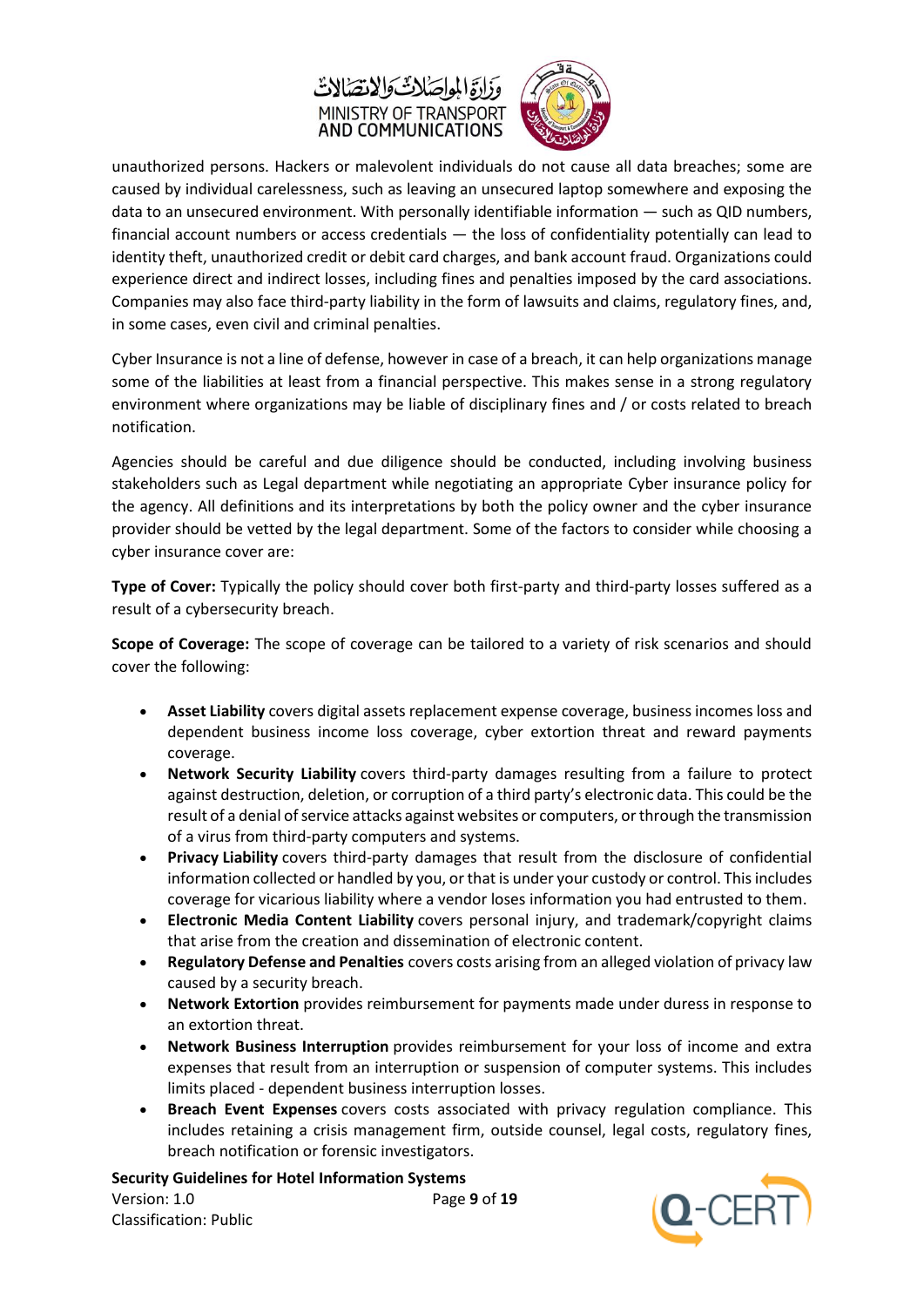



- **Data Asset Protection** covers recovery of costs and expenses that you may incur to restore, recreate, or recollect your data and other intangible assets.
- **Multimedia/Media liability** covers can include specific defacement of website and intellectual property rights infringement.
- **Extortion liability** covers losses due to a threat of extortion, professional fees related to dealing with the extortion.
- **Third-party claims**. This includes claims for damages brought by customers, consumers or outside business entities for damages, they incurred because of the insured company's breach of security, namely their losses from the inability to transact business, including punitive and exemplary damages, settlements and costs.

The above lists are not exhaustive; Carriers may offer additional coverage, especially for companies with specialized risks.

**Time Limit**: is defined as the duration for remediation coverage, the most common time period is one year after the breach.

#### <span id="page-9-0"></span>Defining and Implementing Processes

Having established the necessary governance in place, a key step is to establish the right processes in place to implement an effective program.

The section below highlights some of the key processes that needs to be in place. Organizations are advised to review the National Information Assurance Policy V2.0 and any regulations issued by the local or international regulators and any other sector specific best practices such as the one issued by IATA.

#### <span id="page-9-1"></span>Information Asset Classification and Labelling

- 1. Create an inventory of all information assets across the business.
- 2. Evaluate the aggregate Security Value of the Information asset using an Information Asset Classification Model<sup>2</sup>
- 3. Evaluate the Data Privacy Impact Assessment to ascertain if the Information asset has any Personal Identifiable Information (PII).
- 4. Label the information asset based on the Confidentiality and Privacy ratings of the asset.
- 5. The labels should be clear, unambiguous and visible.
- 6. For electronic data, it is also recommended to use meta tags or machine readable formats.

#### <span id="page-9-2"></span>Change Management

- 1. Define and implement a Change Management process in line with the NIA Policy<sup>3</sup>.
- 2. Establish a Change Management Board (CMB) or Change Advisory Board (CAB) to review and approve any changes to the system.
- 3. The CMB / CAB should draw its members from the business verticals, IT Department, Information Security Head, Business Continuity Head and any other members as may be required.
- 4. The CMB / CAB should approve all the changes.



**<sup>.</sup>** <sup>2</sup> National Information Assurance Policy also proposes an Information Asset Classification Model.

<sup>&</sup>lt;sup>3</sup> Templates for Change Management Process maps. Change management forms are available on Q-CERT website.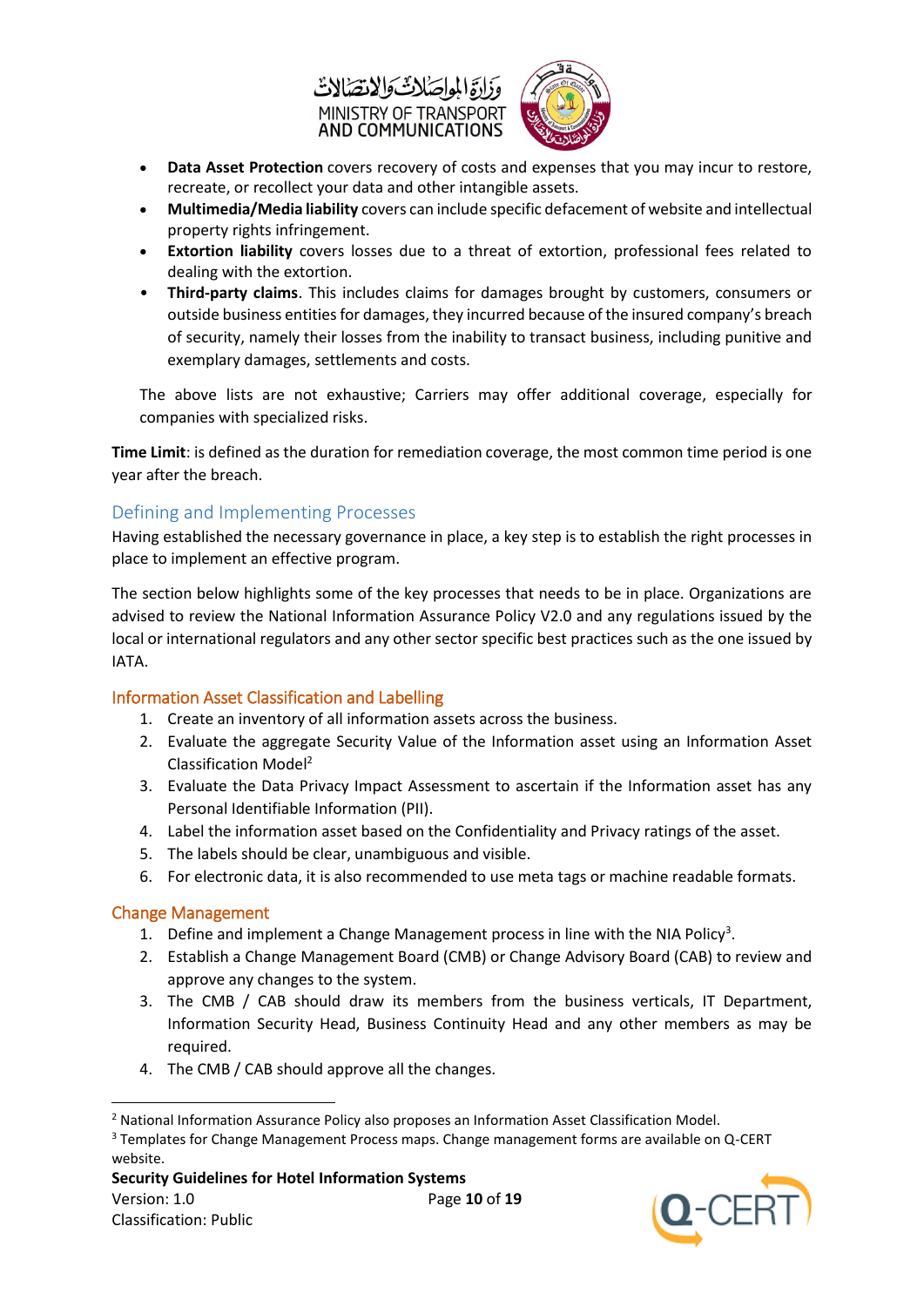



- 5. Define an Emergency approval process to carry out any emergency changes, if any are required. This may involve verbal approvals, direct approval from a senior management etc.
- 6. Notwithstanding, all changes (including emergency changes) should be documented in the system.
- 7. Any change requests should include a rollback process in case if the proposed change is not successful.
- 8. The process should include regular reviews to ensure that the executed changes have achieved their objectives and are performing well, as well as rolling back changes that were temporary in nature.

#### <span id="page-10-0"></span>System Acceptance and Commissioning

- 1. Define a process to validate any new system (software / hardware) introduced into the business network.
- 2. The validation process on a minimum should include:
	- a. The business justification and the need for the information asset within the business network.
	- b. The information asset classification and labeling of the information asset.
	- c. A minimum baseline security assessment that includes:
		- i. A check to confirm that standard security controls such as end-point protection, hardening etc. have been implemented.
		- ii. A vulnerability assessment exercise or a penetration testing exercise for critical and public (internet) facing systems to identify any known vulnerabilities.
		- iii. An execution plan to either eliminate or mitigate the identified vulnerabilities in line with the risk appetite of the organization.
- 3. Update the Asset Inventory list after the system has been commissioned.
- 4. Update the System monitoring solution to collect and monitor security event from the commissioned device.

#### <span id="page-10-1"></span>Logging and Monitoring

**.** 

- 1. Define and implement a Logging and Monitoring process in line with the NIA Policy<sup>4</sup>.
- 2. Configure all information assets to log critical system and security logs. Organizations should ensure that adequate events are logged necessary to identify and assist in investigation of security incidents.<sup>5</sup>
- 3. Maintain logs for a minimum of 120 day in line with Cyber Crime Law.
- 4. Monitor the security logs on a 24x7 basis, at least for the critical systems.
- 5. It is recommended to correlate logs from various systems be co-related to get a holistic view of the operations.



<sup>4</sup> NIA Policy provides controls to enable Logging and Monitoring.

<sup>5</sup> "Guidelines for Incident Management – Pre-requisite Measures also provides additional system specific guidance.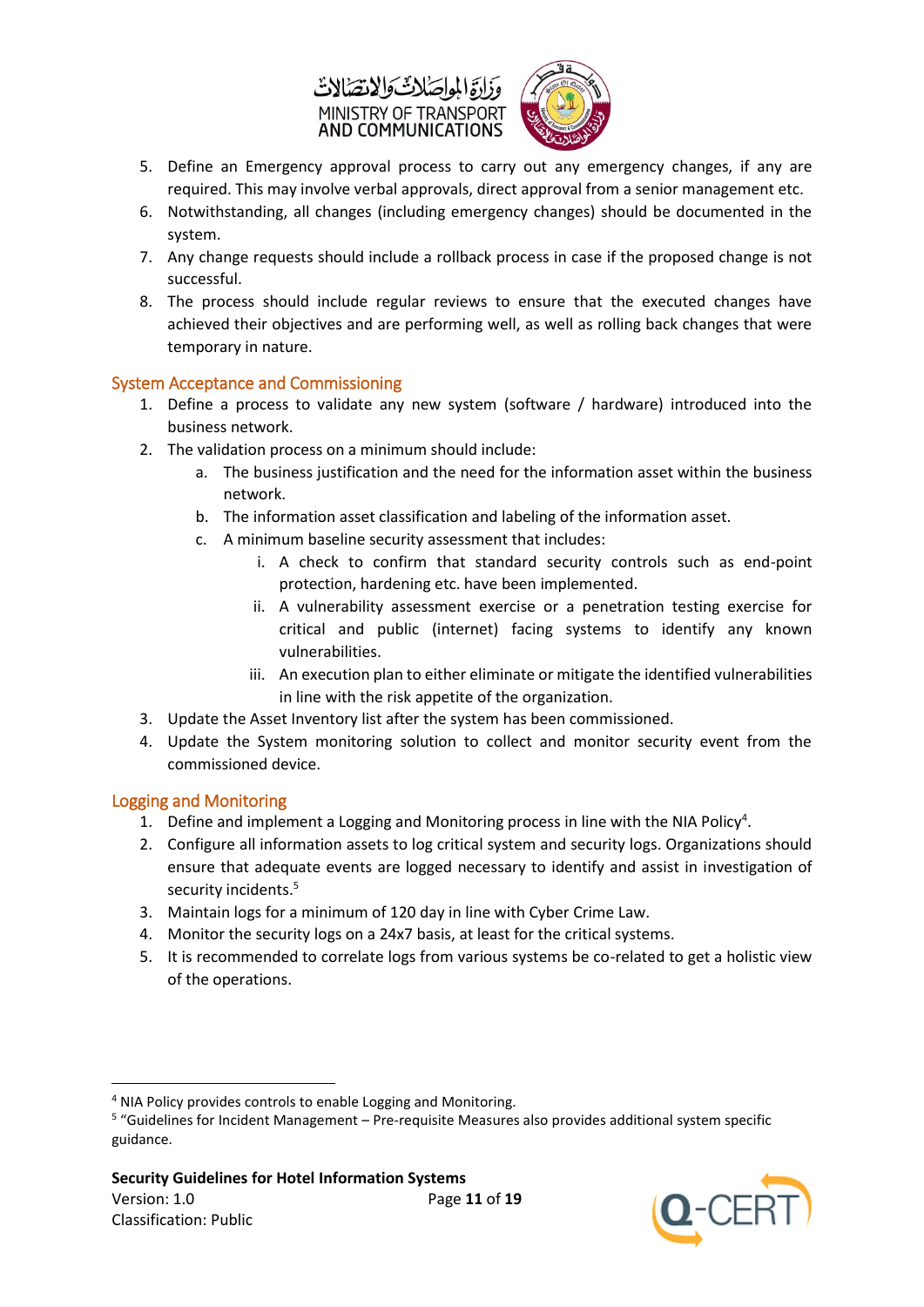



6. The Logging and Monitoring process should work closely with the Incident Management process and the logging and monitoring system should be able to route incidents identified through the system for incident response.

#### <span id="page-11-0"></span>Security Awareness

- 1. Define and implement an information security awareness program for the employees and contractors that work within your organization.
- 2. Ensure that security awareness programs are conducted at regular intervals through the use of various mediums.
- 3. On a minimum the security awareness program should include:
	- a. Organizations internal security policies and procedures.
	- b. Legal and regulatory requirements
	- c. Acceptable usage of information processing facilities and information assets.
	- d. Information on enforcement and disciplinary process.
	- e. Information on reporting security incidents.
	- f. Information on who to contact for security incidents.

#### <span id="page-11-1"></span>Incident Reporting and Management

- 1. Define and implement an incident management process in line with the NIA Policy.
- 2. Establish mechanisms for users and employees to report information security incidents in a responsible manner.
- 3. Define a SLA (internal and external) for responding and closing all reported incidents.
- 4. The information security program should require reporting of all cyber security incidents to Q-CERT and Qatar Tourism Authority (if applicable).
- 5. Report any cyber-attacks / incidents ASAP, or within two days of its discovery.

#### <span id="page-11-2"></span>Data Breach Notification

- 1. Regulations especially in the realm of privacy make it mandatory to inform the data subjects in case of a breach of their personal information with the organization.
- 2. Define a procedure to notify data subjects upon discovery of a data breach incident.
- 3. The procedure should ensure that:
	- a. The process integrates with the corporate Incident Management / Crisis Management processes.
	- b. Regulations may dictate the period upon breach discovery, within which to carry out such a notification.
	- c. The organization has an inventory of data subjects whose personal information exists within the organizations business data.
	- d. The organization identifies appropriate communication mediums and tools for notification to data subjects in case of an identified data breach incident.

#### <span id="page-11-3"></span>Business Continuity and Resilience

1. Considering that Qatar is focusing to be a tourism and sports destination, Hotel industry is an important sector for Qatar and organizations should ensure that the business is designed to be resilient in the face of natural / man-made calamities, technological disasters and / or accidents.

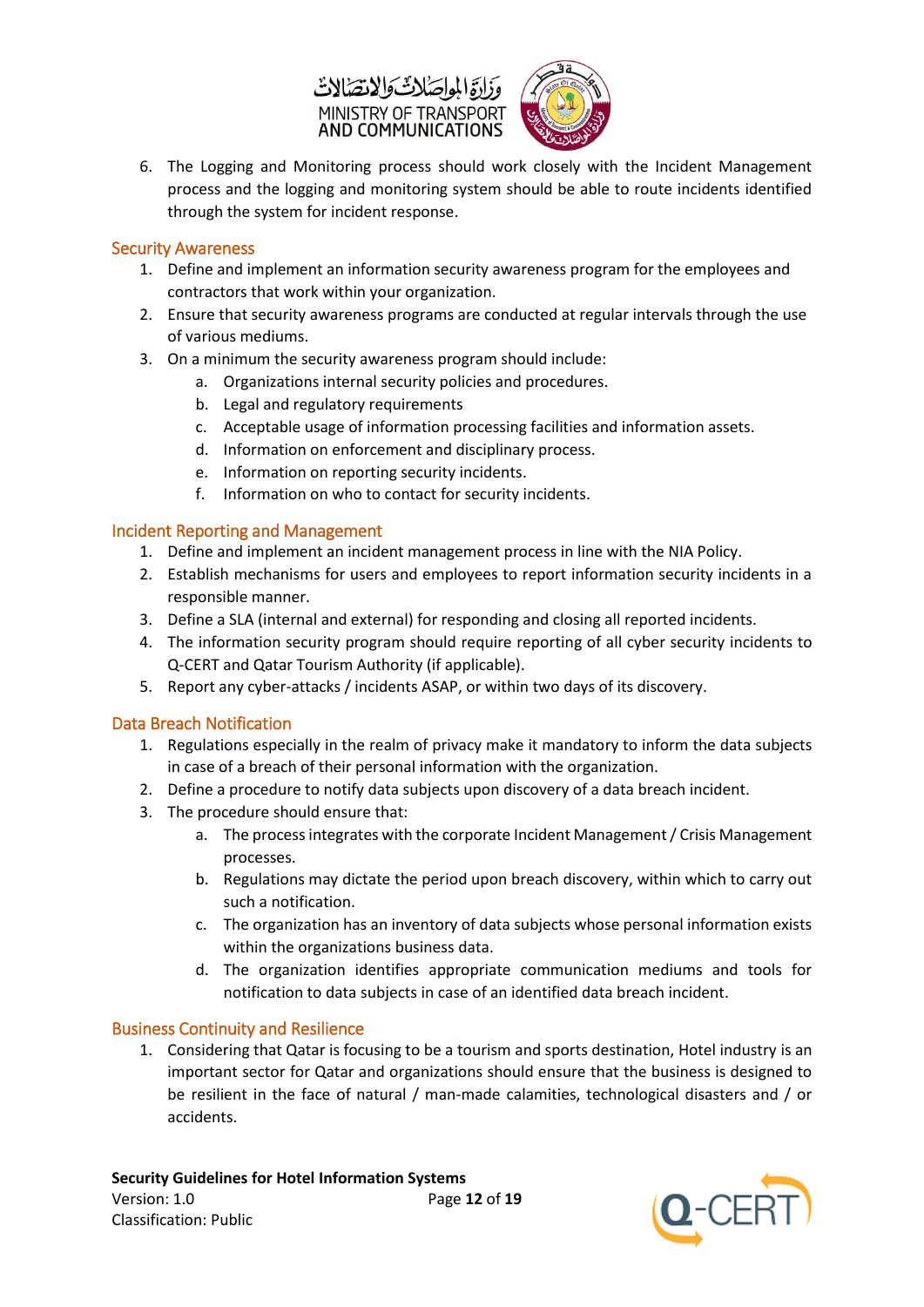



- 2. Assign a person to own and manage the Business Continuity program and the associated Business Continuity Management System.
- 3. Develop a comprehensive Business Continuity Plan (BCP)<sup>6</sup> covering all the critical systems.
- 4. The BCP should adequately cover the People (Most Important), Processes and Technology.
- 5. Design critical systems to be fault tolerant and resilient.
- 6. Test the BCP at regular intervals including live tests and failovers to ensure that the BCP will work in case of a disaster.

#### <span id="page-12-0"></span>Technical Controls

#### <span id="page-12-1"></span>Section A: General IT Controls

#### <span id="page-12-2"></span>*System and Network Design*

Organizations should ensure that security is imbibed in the architecture (Systems and Networks) by design rather than add-ons put in to mitigate design flaws. On a minimum, consider the following factors:

- 1. Segmentation: Segregate information assets in different segments (security zones) based on their sensitivity.
- 2. Access Surface: Access to information assets should be restricted to limited and regulated communication channels only. Further, only make available information that is required. Hide all other information as much as possible reinforcing the concept of "Security by Obscurity".
- 3. Defense in Depth: Protect the Information asset at multiple levels and points using multiple techniques and technology. The security of the system should be assessed against the least secured asset in the system (weakest link).
- 4. Adequate Protection: The security controls chosen should be adequate and appropriate based on the Risk profile of the organization and the risk to the asset itself as well as the value of the asset itself.
- 5. Least Privilege / Need to Know: Access to the information assets should be carefully controlled and restricted based on the concepts of least privilege or a Need to Know basis. Special attention should be placed on Administrative or Privileged accounts.
- 6. Privacy By Design: Protection of Personal Information is a key regulatory requirement both locally as well as internationally. The regulation enshrines a number of rights to the individuals such as Right to be forgotten, Right to information, Need for consent etc. It is necessary that the systems be designed in line with the privacy regulatory requirements.
- 7. Availability: Protect against single point of failures, using redundant elements and high availability concepts.

#### <span id="page-12-3"></span>*System and Network Security*

The NIA Policy covers in depth controls for system and network security. The section below reprises the most important ones:

1. Configuration:

**.** 

a. Secure the configuration of all network and security devices.



<sup>6</sup> Refer to National Information Assurance Policy V2.0 and Industry Standards such as ISO 22301 for additional guidance.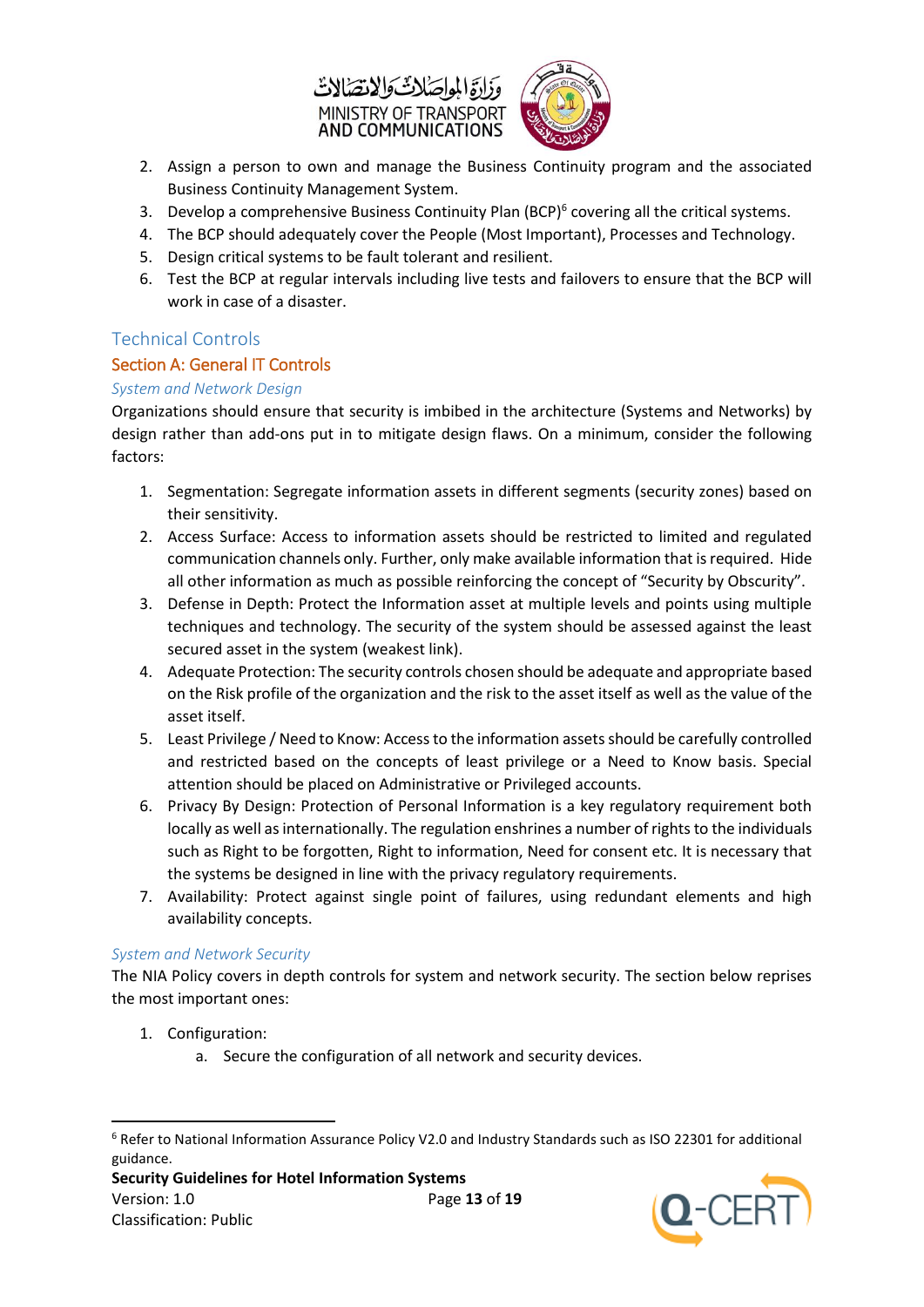



- b. A copy of updated and tested configuration should be stored in a secure location to be used in case of a disaster.
- 2. Firewalls / Proxy Servers:
	- a. Use Firewalls to compartmentalize the systems as per different security zones.
	- b. Use an appropriate firewall to regulate traffic (application / packets / protocols / ports) based on the OSI Network model.
	- c. Configure the firewall with appropriate and granular rules.
	- d. Route any traffic from internet through a proxy server.
- 3. Clock Synchronization:
	- a. Configure a Network Time Server to synchronize all devices on the network to the same time source.
- 4. Wireless Security
	- a. Maintain an inventory of Wireless Access Points. Monitor, detect and remove rogue wireless access points.
	- b. Configure the system to use adequate authentication and encryption.
	- c. Use firewall / routers to segregate the networks. Use different SSIDs and different configurations for networks of varying security zones.
	- d. Also, refer to our Cyber Security Guidelines for Securing Home and Small Office Routers<sup>7</sup> for your routers and access points setup recommendations.
- 5. DNS
	- a. Use separate Domain Name Servers for resolving internal and external addresses.
	- b. Zones files are digitally signed, and cryptographic mutual authentication and data integrity of zone transfers and dynamic updates is provided. Cryptographic origin authentication and integrity assurance of DNS data is provided.
- 6. VPN
	- a. Any remote connections to the business systems should be through a VPN.
	- b. Connections to business critical systems should be through a VPN, even when connecting through business wireless systems.
	- c. Treat the traffic from a VPN connection in the same way as business traffic and filter them through the same checks (monitoring and control).
- 7. System Hardening
	- a. All systems should conform to a minimum baseline posture. On a minimum these should include:
		- i. Application of all known security patches.
		- ii. Disable all unwanted services and uninstall all unwanted applications.
		- iii. Enable necessary logs for audit and system and security monitoring<sup>8</sup>.
		- iv. Install endpoint protection program e.g. Anti-Malicious software, HIDS, Application Firewall etc.
		- v. A Vulnerability assessment (esp. for servers) to identify known vulnerabilities.
	- b. The organization should define Hardening Profiles for the various systems it uses based on the security requirements.

**Security Guidelines for Hotel Information Systems**



**<sup>.</sup>** <sup>7</sup> [http://www.qcert.org/sites/default/files/public/documents/cs](http://www.qcert.org/sites/default/files/public/documents/cs-csps_guidelines_home_office_routers_en_v1.0.pdf)[csps\\_guidelines\\_home\\_office\\_routers\\_en\\_v1.0.pdf](http://www.qcert.org/sites/default/files/public/documents/cs-csps_guidelines_home_office_routers_en_v1.0.pdf)

 $8$  Refer to Guidelines to Incident Management – Pre-requisite Measures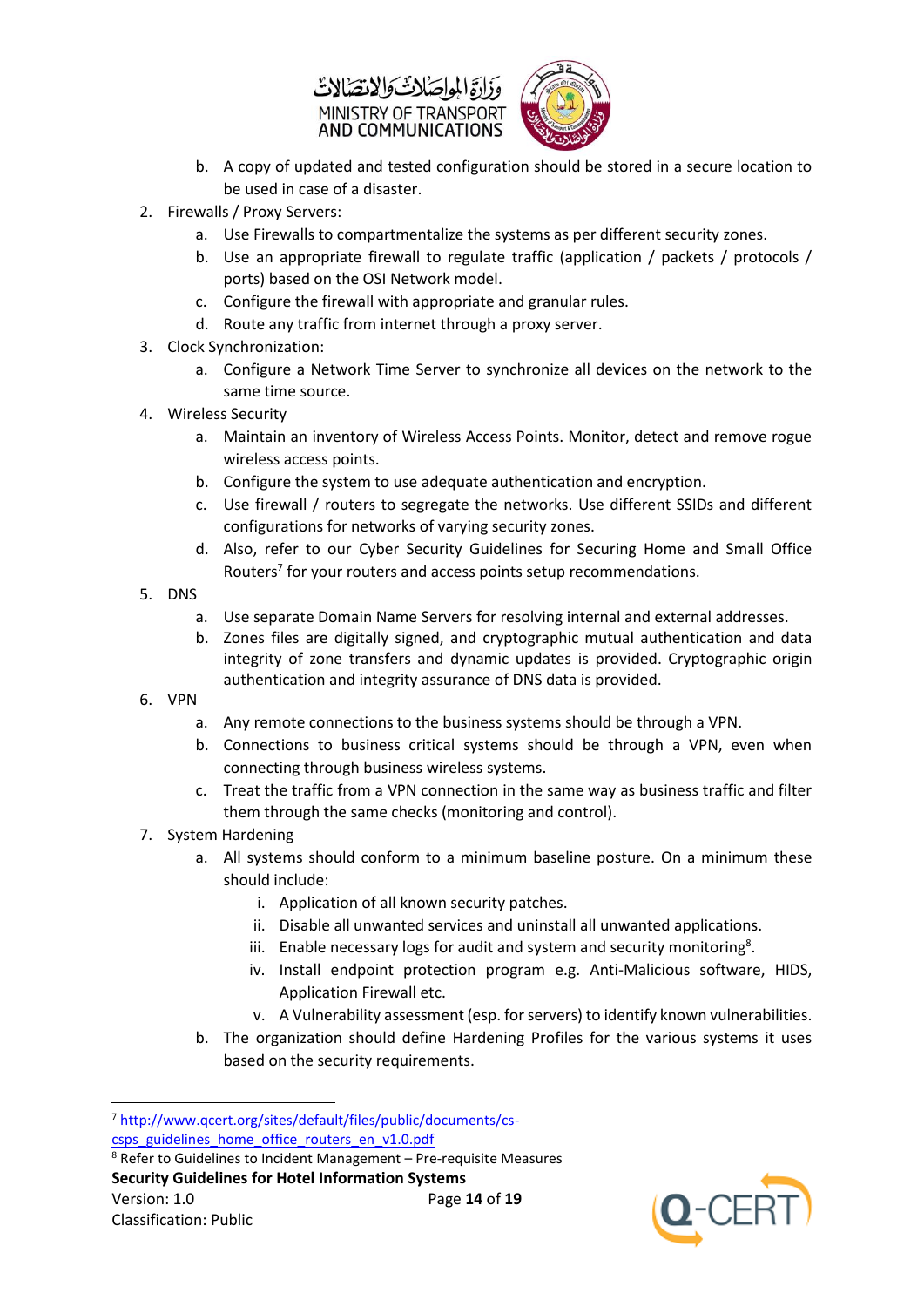



- c. Ensure protection against DDOS attacks. The Cyber Security Guidelines for Distributed Denial of Service<sup>9</sup> (DDoS) Attacks provides guidance and recommendations for the same.
- 8. Endpoint Security
	- a. Register each endpoint in the Information Asset register.
	- b. Install a tested Anti-Malicious program on all systems.
	- c. Log, monitor and address alerts from the endpoint security system.
	- d. Configure Host based Intrusion Detection Systems (HIDS) and / or Application Firewalls on servers.
	- e. Evaluate and install Data Leakage Protection solutions for endpoints that have access to business critical data and / or PII data of your customers / employees.
- 9. Privacy By Design
	- a. For every new information asset introduced into the system:
		- i. Update the Information Asset Register.
		- ii. Identify the PII that it creates, processes or stores.
		- iii. Conduct a Data Privacy Impact Assessment (DPIA) to identify the criticality of the data and the potential security controls to secure the PII.

#### <span id="page-14-0"></span>*Product Security*

The NIA Policy covers in depth controls for product security. The section below reprises the most important ones:

- 1. Any product chosen to solve a business problem or meet a business requirement should:
	- a. Be supported by a vendor of good standing and commitment.
	- b. Be selected through an independent and unbiased process of vendor / product selection.
	- c. Be independently tested to ensure that it meets all the business and security requirements of the business.
- 2. A minimum-security assurance levels is assured for products chosen for critical business functions.
- 3. Ensure that the products do not contain any hardcoded usernames and passwords. All default passwords should be changed prior use in business networks.

#### <span id="page-14-1"></span>*Software Security*

The NIA Policy covers in depth controls for software security. The section below reprises the most important ones:

- 1. Adhere to and imbibe security controls within the software development cycle (SDLC).
- 2. Secure SDLC include BSIMM and OSAMM methodology amongst others.
- 3. Test the security of any software deployed in business networks. Testing includes Vulnerability Testing, Penetration Testing, Code Reviews etc. Perform code reviews for the most critical applications. For critical and / or internet facing applications the testing should be carried out at regular intervals (at least on a semi-annual basis).



**<sup>.</sup>** <sup>9</sup> [http://www.qcert.org/sites/default/files/public/documents/cs](http://www.qcert.org/sites/default/files/public/documents/cs-csps_cs_guidelines_ddos_attacks__eng_v1.0.pdf)[csps\\_cs\\_guidelines\\_ddos\\_attacks\\_\\_eng\\_v1.0.pdf](http://www.qcert.org/sites/default/files/public/documents/cs-csps_cs_guidelines_ddos_attacks__eng_v1.0.pdf)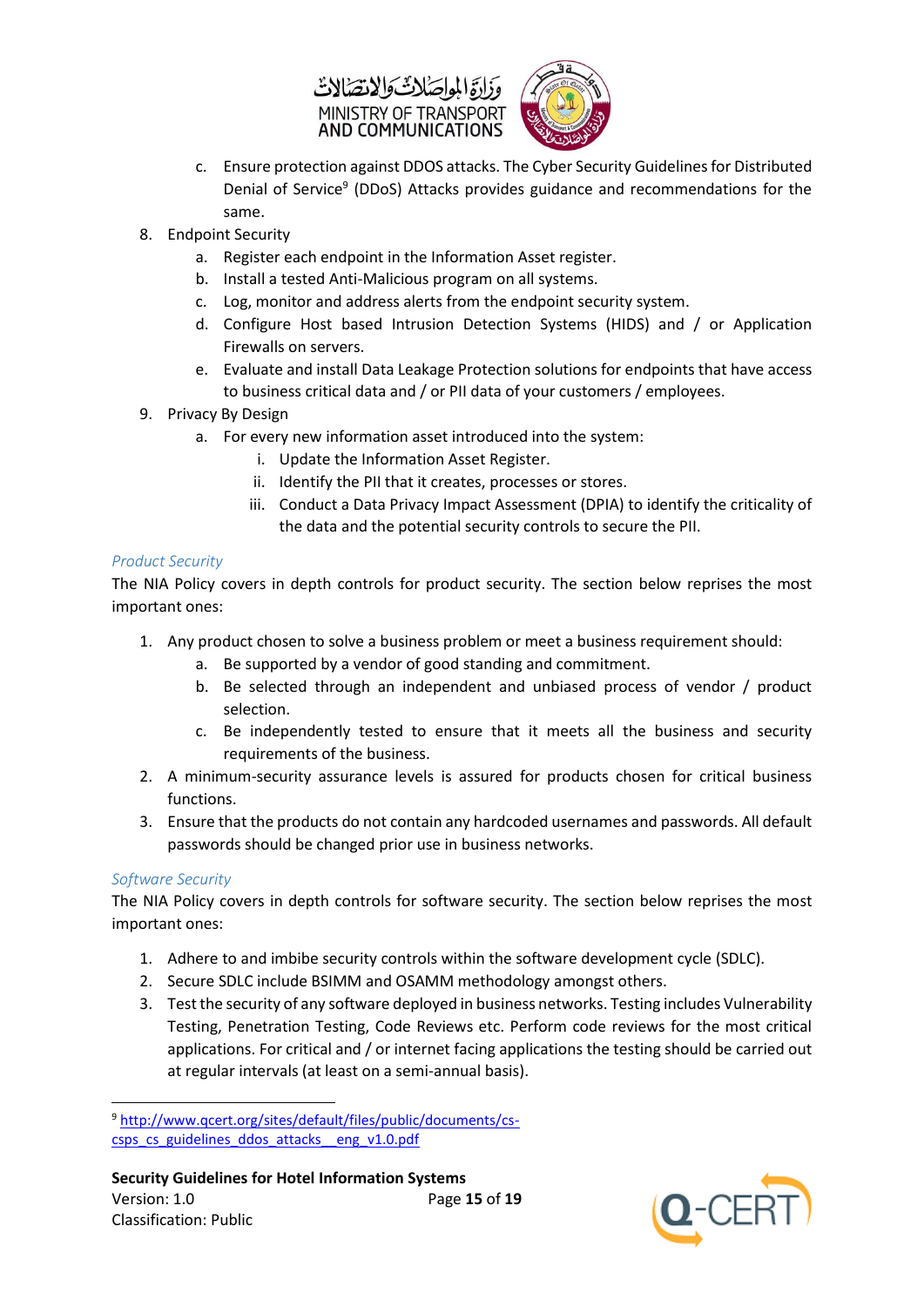



4. Review and adhere to the guidelines provided by MoTC $10$ , if the organization intends to use Open Source Software.

#### <span id="page-15-0"></span>*Cloud Security*

The Cloud Security Policy<sup>11</sup> covers in depth controls for software security. Further, the Data Location advisory<sup>12</sup> provides additional guidance on using CSPs located outside Qatar.

- 1. Organizations should host critical business data inside Qatar (to the extent possible) or in countries that have friendly (political) relations with and regulatory regimes similar to Qatar.
- 2. Encrypt data stored outside Qatar for regulatory or business continuity requirements.

Personal data (PII) stored / processed in clouds should meet the Data Privacy regulatory requirements both locally as well as internationally.

#### <span id="page-15-1"></span>*Identity and Access Management / Privilege Access Management*

The Qatar e-Authentication Framework<sup>13</sup> provides a strong framework for building an e-Authentication solution within an organization.

The NIA Policy covers in depth security controls for Identity and Authentication Management.

#### <span id="page-15-2"></span>*Media Security*

The NIA Policy covers in depth security controls for Media Security. The section below reprises the most important ones:

- 1. Security controls for media should consider privacy impacts along with security considerations.
- 2. By design, do not retain data / media beyond what is required. For as long as data / media is retained (throughout its life cycle and in all forms), it should be protected as per its security profile.
- 3. Practical and adequate data disposal means should be implemented to dispose data that has served its purpose and needs to be destroyed.

#### <span id="page-15-3"></span>*BYOD*

The BYOD Security Policy<sup>14</sup> covers in depth security controls for any personal device used in the business network / system. This includes any devices such as storage (USBs), wireless routers, mobiles / tablets etc. In addition, the NIA Policy also includes controls for BYODs.

**.** 10



[http://www.qcert.org/sites/default/files/public/documents/cs\\_guidelines\\_open\\_source\\_software\\_eng\\_v1.0\\_0](http://www.qcert.org/sites/default/files/public/documents/cs_guidelines_open_source_software_eng_v1.0_0.pdf)\_ [.pdf](http://www.qcert.org/sites/default/files/public/documents/cs_guidelines_open_source_software_eng_v1.0_0.pdf)

<sup>&</sup>lt;sup>11</sup> [http://www.qcert.org/sites/default/files/public/documents/cs\\_cloud\\_security\\_policy-](http://www.qcert.org/sites/default/files/public/documents/cs_cloud_security_policy-2017_english_v1.2.pdf)[2017\\_english\\_v1.2.pdf](http://www.qcert.org/sites/default/files/public/documents/cs_cloud_security_policy-2017_english_v1.2.pdf)

<sup>12</sup> <http://www.qcert.org/alerts/data-location-advisory-v20>

<sup>13</sup> [http://www.qcert.org/sites/default/files/public/documents/cs-gima-qatar\\_e-](http://www.qcert.org/sites/default/files/public/documents/cs-gima-qatar_e-authentication_framework_v1.0_0.pdf)

[authentication\\_framework\\_v1.0\\_0.pdf](http://www.qcert.org/sites/default/files/public/documents/cs-gima-qatar_e-authentication_framework_v1.0_0.pdf)

<sup>&</sup>lt;sup>14</sup> [http://www.qcert.org/sites/default/files/public/documents/cs-csps\\_byod\\_policy\\_v1.0.pdf](http://www.qcert.org/sites/default/files/public/documents/cs-csps_byod_policy_v1.0.pdf)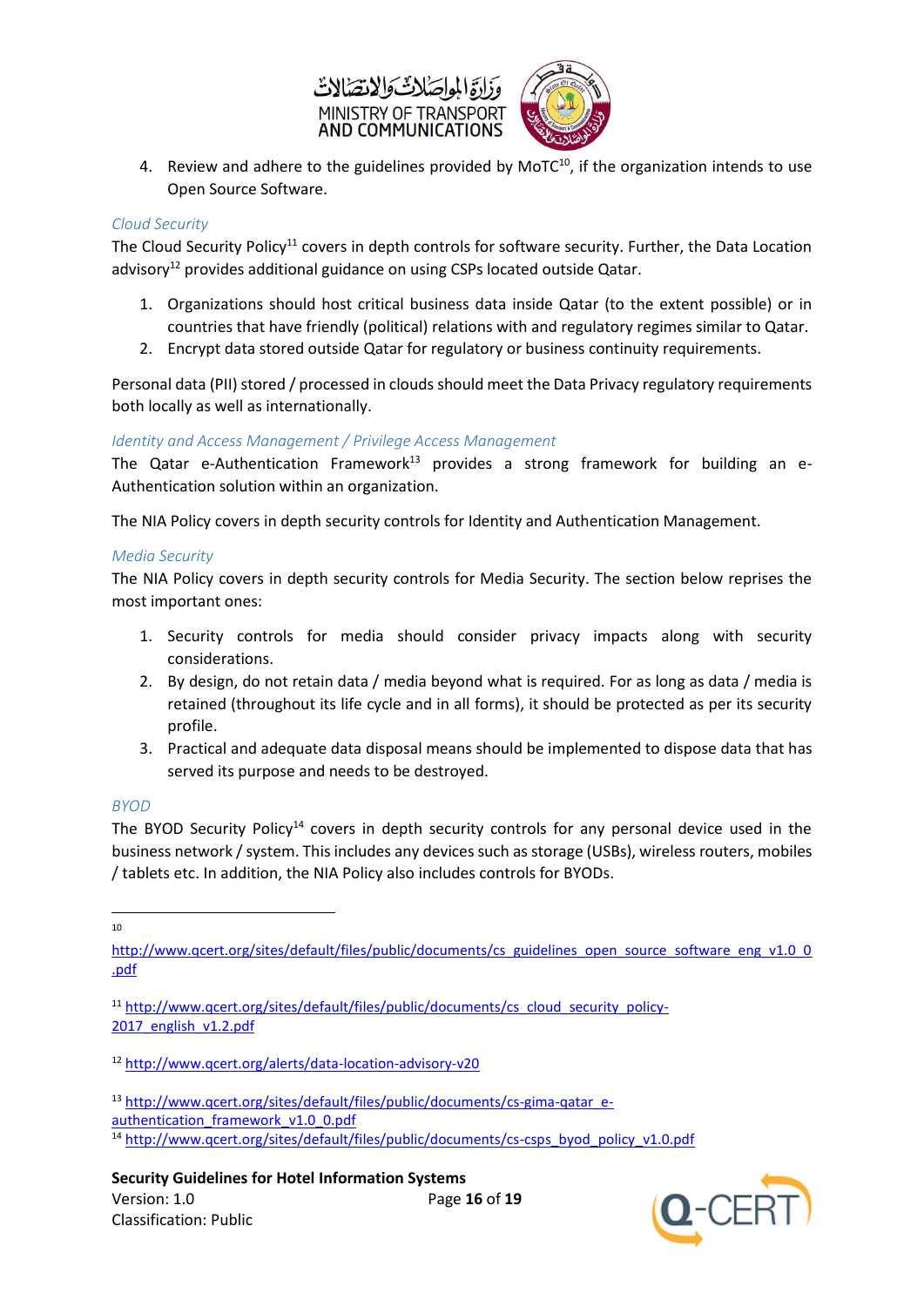



#### <span id="page-16-0"></span>*Social Media Security*

Reputation is critical for the hotel and leisure industry. Social media plays an important role in defining the organization's image and perception in the virtual world. As such, it is important that the social media channels be secured against potential cyber threats. The Security Guidelines for Securing Social Media Accounts<sup>15</sup> provides detailed recommendations to businesses to help them secure their social media channels.

#### <span id="page-16-1"></span>Critical Systems

#### <span id="page-16-2"></span>*Website & Online-booking*

The security controls mentioned in the Software security and the Product security section above, along with the NIA Policy are applicable for the e-commerce (Hotel Booking) portal as well. You may also refer to Information Security Controls for Website Development and Hosting guidelines<sup>16</sup> for additional information. Pay special attention to the following aspects:

- 1. Authentication: Use digital certificates from trusted authorities (CSPs, preferably Qatari CSPs) to validate the identity of portal service provider.
- 2. Privacy:

**.** 

- a. Only collect data that is required. Dispose of data once the requirement is complete (including regulatory requirements).
- b. Encrypt data throughout its life cycle from collection, processing, storage and disposal.

Integrity: Integrity of information means ensuring that a communication received has not been altered or tampered with. In an e-commerce portal, this can be achieved by using digital certificates to digitally "sign" messages.

- 4. Segmentation: Ensure proper segmentation between web servers and database servers. Utilize a DMZ for internet facing assets to prevent an attacker from gaining direct access to internal assets in the event of a breach.
- 5. Availability: Define a back-up strategy for databases and applications. Consider off-site storage for critical data.
- 6. Non-repudiation: Non-repudiation is the ability, to legally prove that a person has sent a specific email, requested a service, or made a purchase approval from a website. In the realm of e-commerce, nonrepudiation is achieved by using digital signatures.
- 7. PCI Compliance: Ensure that your payment gateway is in compliance to PCI standards. The organizations should take extra care in selecting their POS system vendors and credit card processors. The third party agreements with these entities should be vetted and security obligations should become part of such agreements
- 8. Testing: Regular testing of the e-commerce portal to:
	- a. Verify the security requirement specification such as location of the asset(s), access control mechanism for the assets, operational context of the organization, existing

<sup>16</sup> [http://www.qcert.org/sites/default/files/public/documents/giap](http://www.qcert.org/sites/default/files/public/documents/giap-information_security_controls_for_website_development_and_hosting-en-v1.0.pdf)[information\\_security\\_controls\\_for\\_website\\_development\\_and\\_hosting-en-v1.0.pdf](http://www.qcert.org/sites/default/files/public/documents/giap-information_security_controls_for_website_development_and_hosting-en-v1.0.pdf)



<sup>15</sup> [http://www.qcert.org/sites/default/files/public/documents/cs-ciip](http://www.qcert.org/sites/default/files/public/documents/cs-ciip-guidelines_for_securing_social_media_accounts_eng_v2_0.pdf)guidelines for securing social media accounts eng v2\_0.pdf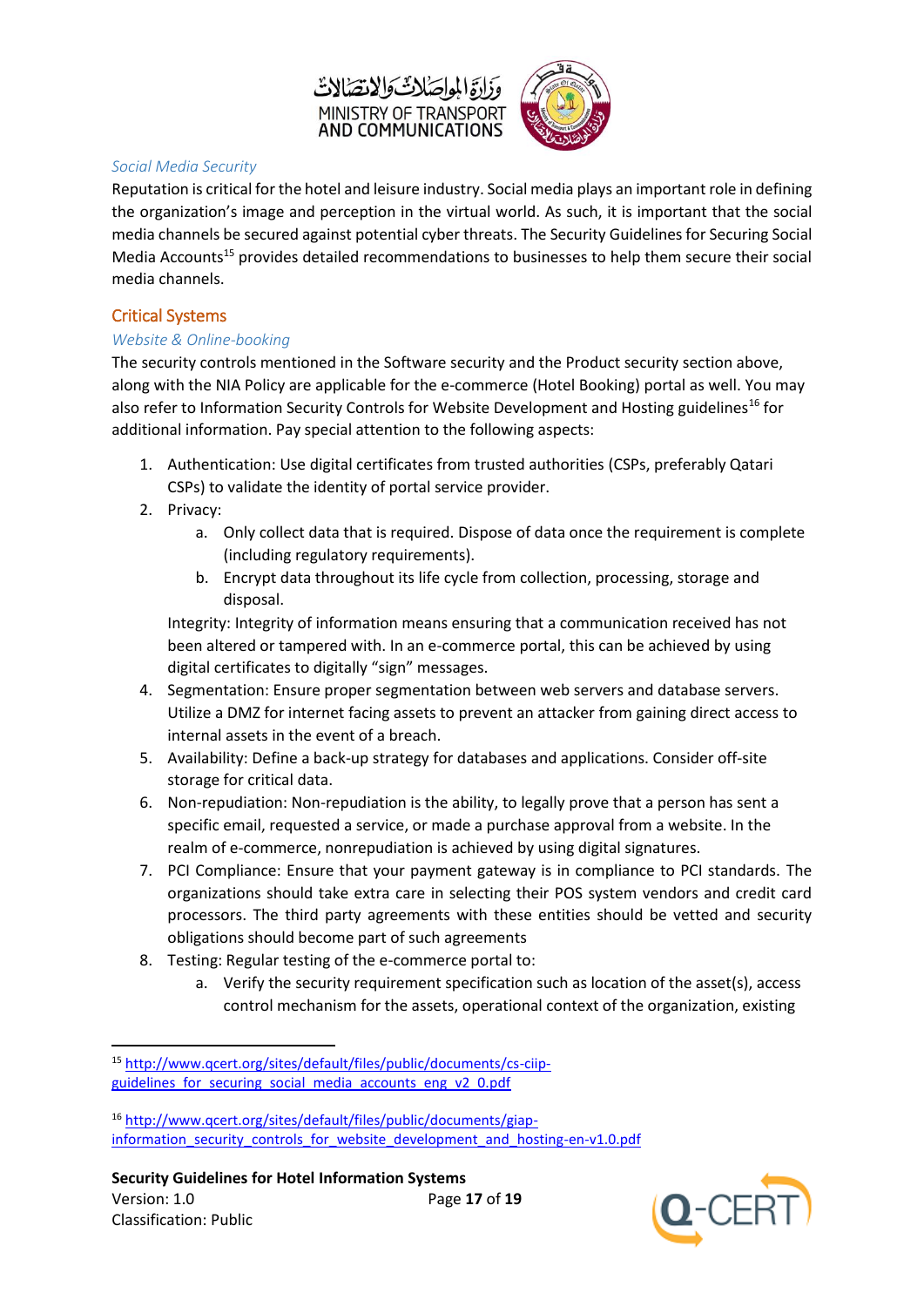



system services and their access control mechanisms, and the connectivity within the organization and connectivity of the organization to the outside world

- b. Verify the configuration of the security tools specified in the security infrastructure i.e. whether the security tools are properly installed and configured to maintain the security of the asset
- c. Verify that all known patches are updated or suitably mitigated.
- d. Verify if any gap exists between the proposed security infrastructure and the implemented security infrastructure
- e. Verify the limitation of the proposed security infrastructure with respect to the known vulnerabilities

#### <span id="page-17-0"></span>*Point of Sale Terminals (Restaurants)*

A general tendency amongst users is to believe that only the computers are at cyber risk. Electromechanical devices such as printers, Multi-Function devices (Printer cum scanners cum copiers etc.), or micro terminals (POS machines, Display or Information systems) are generally ignored when it comes to patching or protecting them from vulnerabilities although they may reside on the same network as business systems.

POS terminals are a sweet spot for malicious actors that are looking for personal information such as credit card details, personal details / information of hotel guests. As a result, malicious actors attack POS terminals to exploit credit card data and guest information held on them.

- 1. Ensure that the corporate password policy is applicable on POS systems as well.
- 2. Regularly patch the POS systems (hardware / software) to mitigate any known vulnerabilities.
- 3. Segregate POS machines on a separate network to restrict spread of malware or loss of information from other systems in case of a breach.
- 4. POS malware variants are difficult to identify, so it is critical that organizations have experts regularly conduct deep-dive penetration to sniff out potential vulnerabilities before malicious actors can take advantage of them.
- 5. Restrict Access to Internet: Apply access control lists on the router configuration to limit unauthorized traffic to and from the POS devices.
- 6. Disallow Remote Access: Cyber Criminals can exploit remote access configurations on POS systems to gain access to these networks. To prevent unauthorized access of POS systems, disallow remote access to the POS network at all times.
- 7. Disable unwanted wireless protocols such as Blue Tooth, GPRS if not required.
- 8. Use End-to-End encryption if possible.

#### <span id="page-17-1"></span>*Guest Wi-Fi Internet*

Wireless internet is one of the most sought after service for guests within a hotel. These include guests that are staying in the hotel or those that patronize certain services / facilities (such as using Health facilities / Attending Events / Restaurants / visitors to the hotel guests etc.). However, the service is at risk of being misused by the guests or malicious actors who may get access to hotel's wi-fi one way or the other.